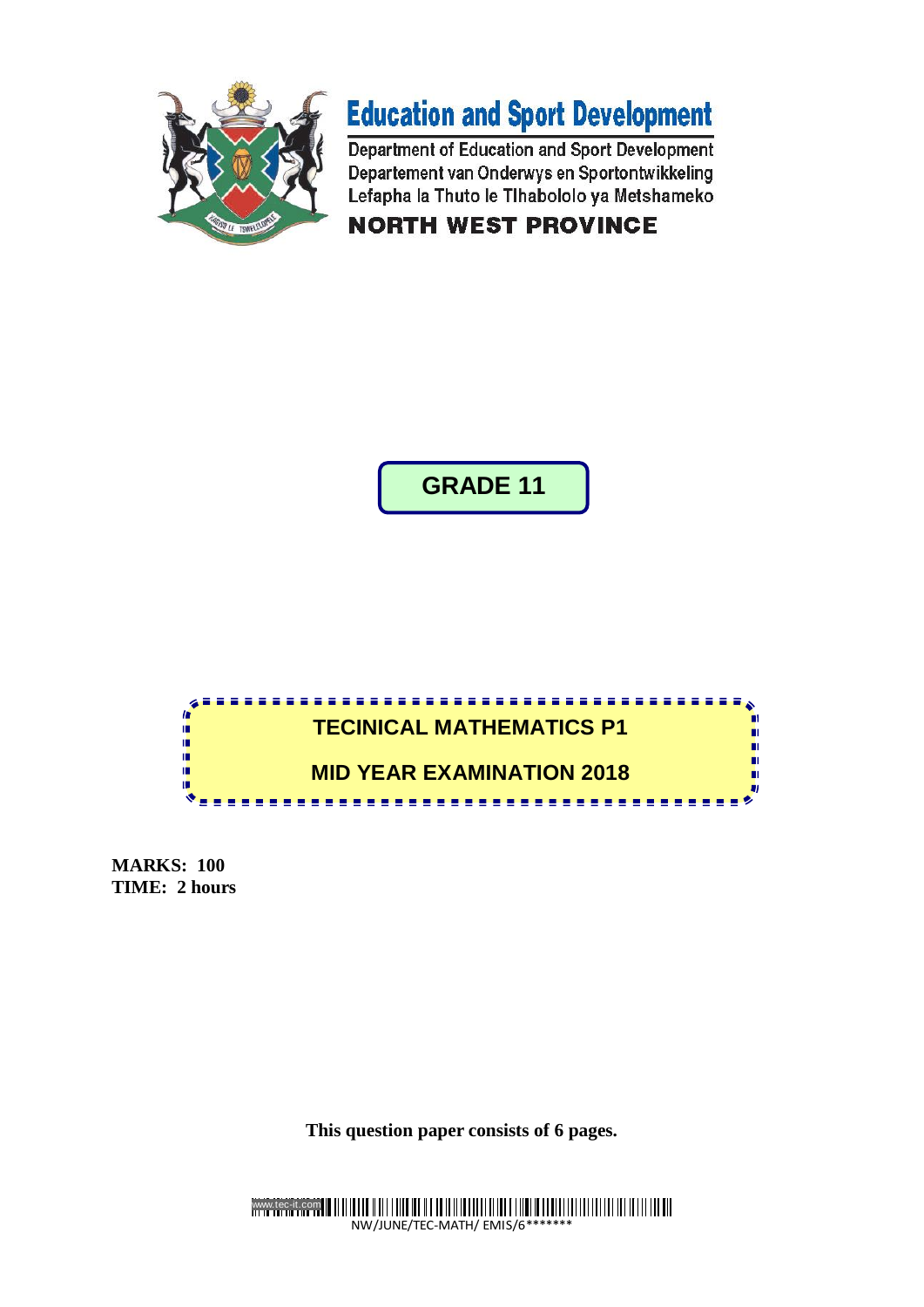## **INSTRUCTIONS AND INFORMATION**

Read the following instructions carefully before answering the questions.

- 1. This question paper consists of 7 questions, answer all questions.
- 2. Clearly show ALL calculations, diagrams, graphs, et cetera that you used to determine the answers.
- 3. Answer only will NOT necessarily be awarded full marks.
- 4. If necessary, round off answers to TWO decimal places, unless stated otherwise.
- 5. Diagrams are NOT necessarily drawn to scale.
- 7. You may use an approved scientific calculator (non-programmable and nongraphical), unless stated otherwise.
- 8. Write neatly and legibly.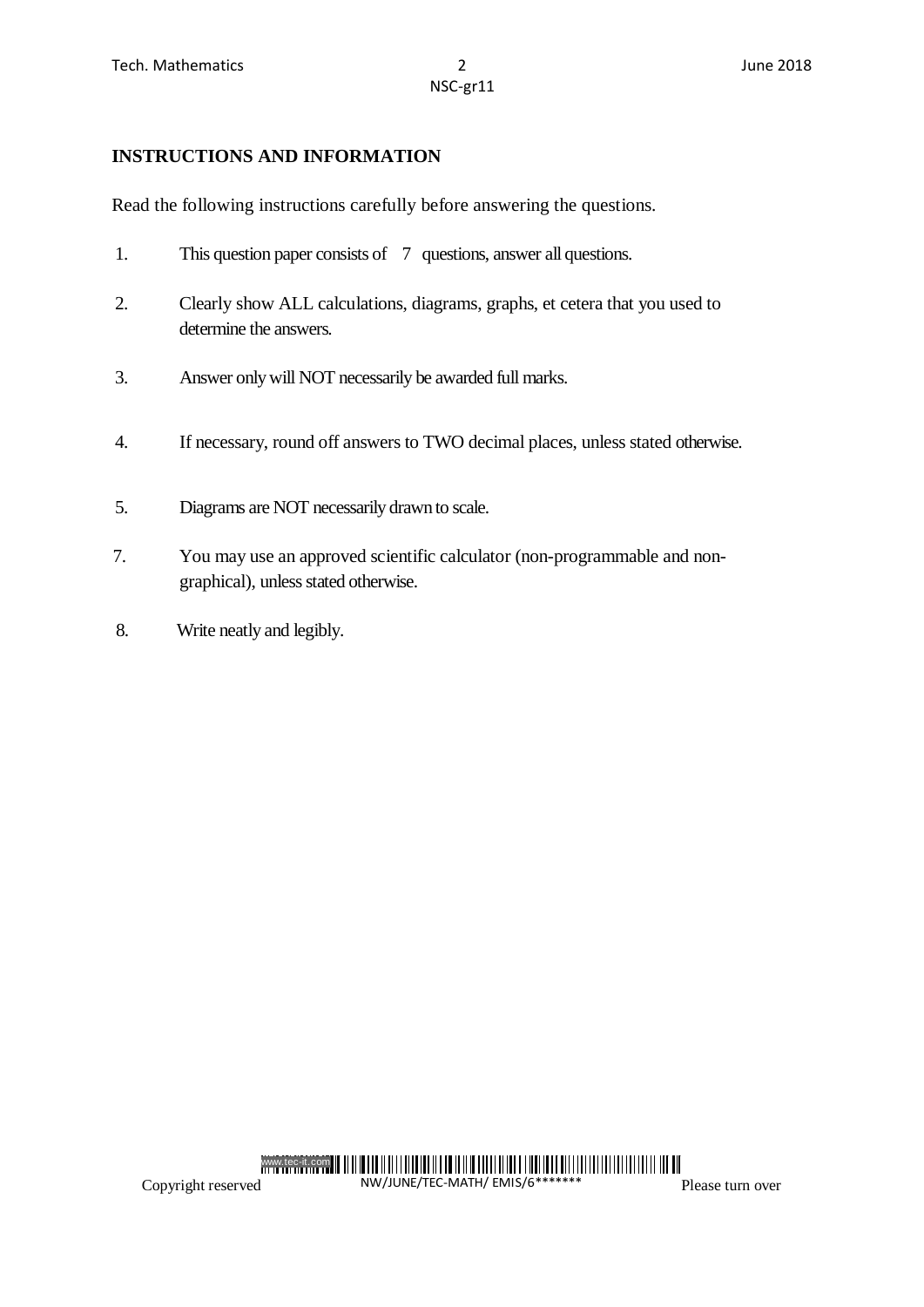NSC-gr11

### **QUESTION 1**

Solve the following equations

1.1 
$$
x(x-4) = -4
$$
 (3)

1.2 
$$
2x^2 - 3x - 4 = 0
$$
 (Leave your answer correct to TWO decimal places) (5)  
1.3 
$$
3x^{\frac{2}{3}} - 7x^{\frac{1}{3}} + 2 = 0
$$
 (4)

1.4 
$$
\frac{1}{x+1} + \frac{2x}{x-1} = 1
$$
 (5)

$$
[17]
$$

## **QUESTION 2**

| 2.1 | Solve the following inequality |  |
|-----|--------------------------------|--|
|     | $x^2+13x+36 < 0$               |  |

2.2 Solve the following simultaneous equations

$$
3y + x = 2 \quad \text{and} \quad y^2 + x = xy + y \tag{7}
$$

2.3 Given that:  $p^2 = q^2 + r^2 - 2qrcos\hat{P}$ Then: cos*P* = …………………. (3) **[13]**

### **QUESTION 3**

3.1 Given the equation  $x^2 + x + t = 0$ 

3.1.1 Show that 
$$
\frac{\sqrt{1-4t}-1}{2}
$$
 and  $\frac{-\sqrt{1-4t}-1}{2}$  are roots. (2)

3.1.2 Determine the value(s) of 
$$
t
$$
 for which roots are non-real. (3)

- 3.2 Discuss the nature of the roots of the equation  $2x^2 + x = 0$  (3)
- 3.3 For which values of *r* will  $x^2 2x 2r = 0$  have equal roots. (3)

#### www.tec-it.com

Copyright reserved

NW/JUNE/TEC-MATH/ EMIS/6\*\*\*\*\*\*\* Please turn over

**[11]**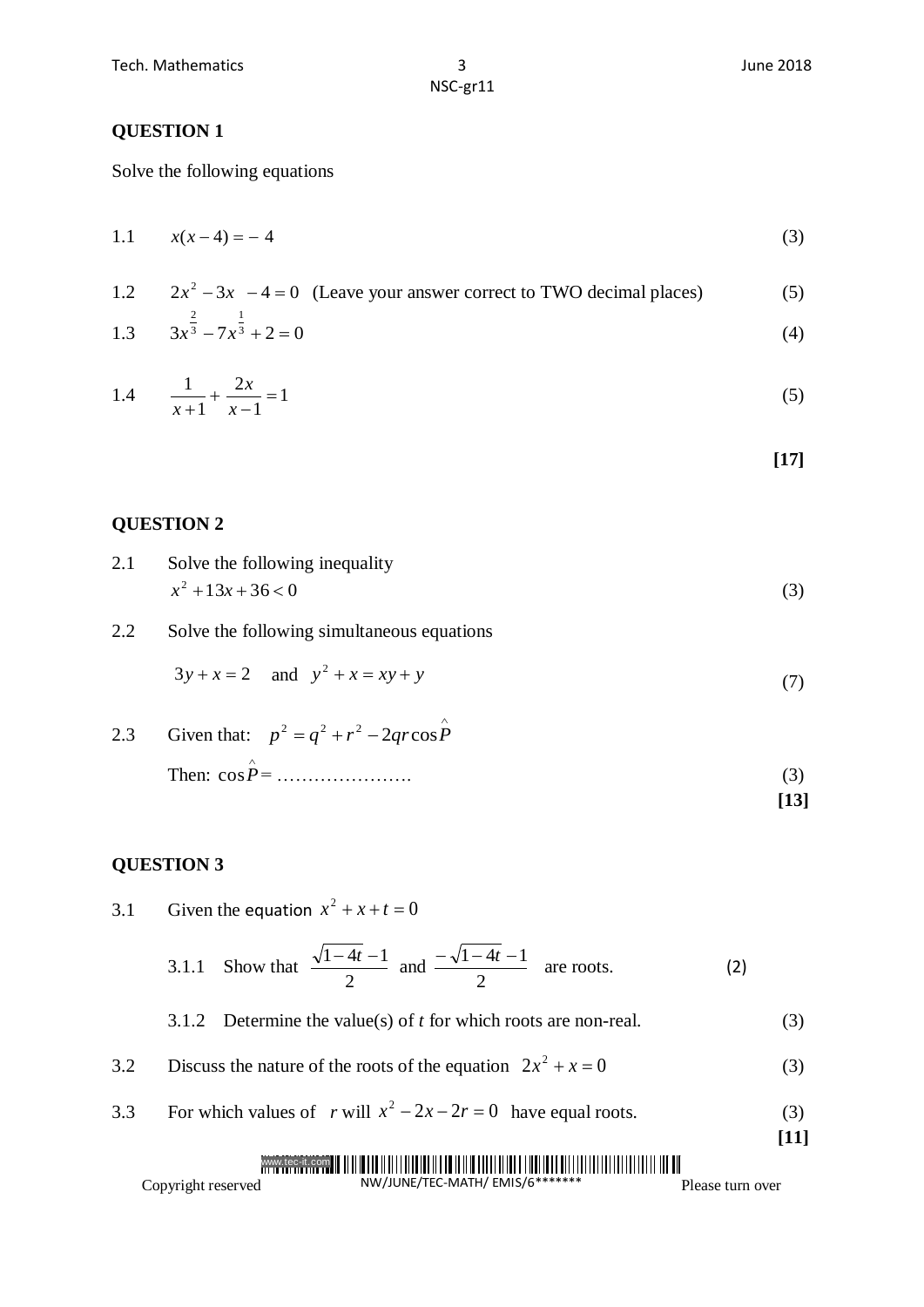# **QUESTION 4**

| Simplify the following without the use of a calculator: |
|---------------------------------------------------------|
|                                                         |

4.1.1 
$$
(0,125)^{-\frac{1}{3}}
$$
 (3)

4.1.2 
$$
\frac{9^{n-1} \cdot 27^{3-2n}}{81^{2-n}}
$$
 (3)

$$
4.1.3 \quad \log_3 15 - \log_3 10 + \log_3 18 \tag{4}
$$

# 4.2 Solve the following:

4.2.1 
$$
2^{\frac{x^2}{2}} = 4^x
$$
 (5)

$$
4.2.2 \t 3.2^{x} - 2^{x-1} = 80 \t (5)
$$

$$
4.2.3 \t 5x = 2 \t (2)
$$

$$
4.2.4 \qquad 2\log x = 2 \tag{2}
$$

$$
4.2.5 \quad \log(x^2 + x - 2) - 1 = 0 \tag{5}
$$

$$
[29]
$$

#### www.tec-it.com NW/JUNE/TEC-MATH/ EMIS/6\*\*\*\*\*\*\*

Copyright reserved

Please turn over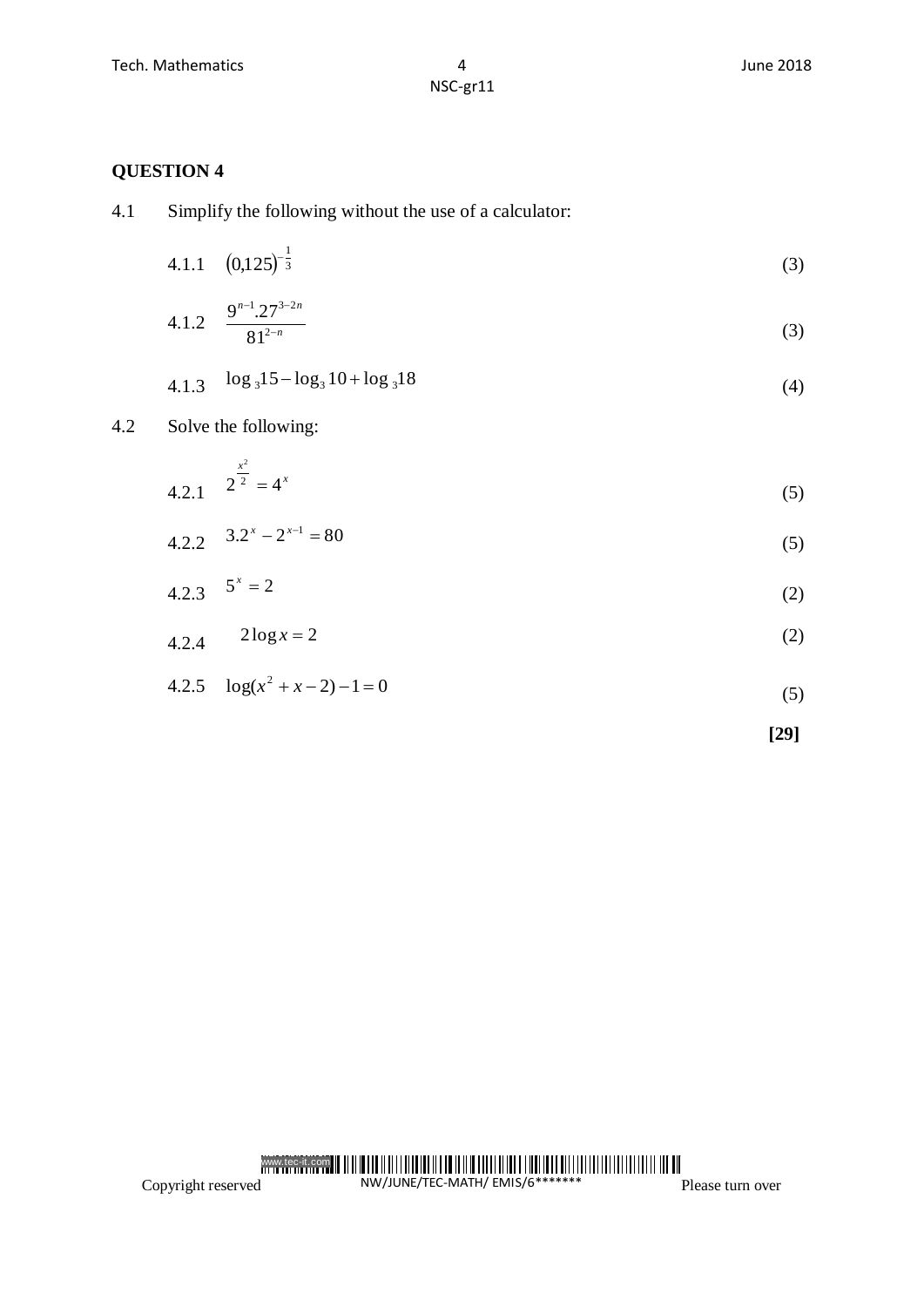# **QUESTION 5**

Consider the function  $h(x) = -\frac{a}{x} + q$ *x*  $h(x) = \frac{a}{x} + q$ , Point B(2-1) is on the graph and A is a point on the *x*axis.



| 5.1               | Determine the values of $a$ and $q$                                            | (3) |
|-------------------|--------------------------------------------------------------------------------|-----|
| 5.2               | Write down the equation of the axis of symmetry of h where $m > 0$ .           | (3) |
| 5.3               | Write down the equation of the asymptote of the new graph of $r(x) = h(x) + 3$ | (2) |
|                   |                                                                                | [8] |
| <b>QUESTION 6</b> |                                                                                |     |
|                   | Consider the function $g(x) = 3^x -1$                                          |     |
| 6.1               | Write down the equation of the asymptote of g.                                 | (1) |
| 6.2               | Calculate the <i>x</i> -intercept of g.                                        | (3) |
| 6.3               | Sketch a neat graph of g, showing all intercepts and asymptotes.               | (3) |

- 
- 6.4 Write down the range of g. (1)
	- **[8]**

### www.tec-it.com

Copyright reserved

NW/JUNE/TEC-MATH/ EMIS/6\*\*\*\*\*\*\*